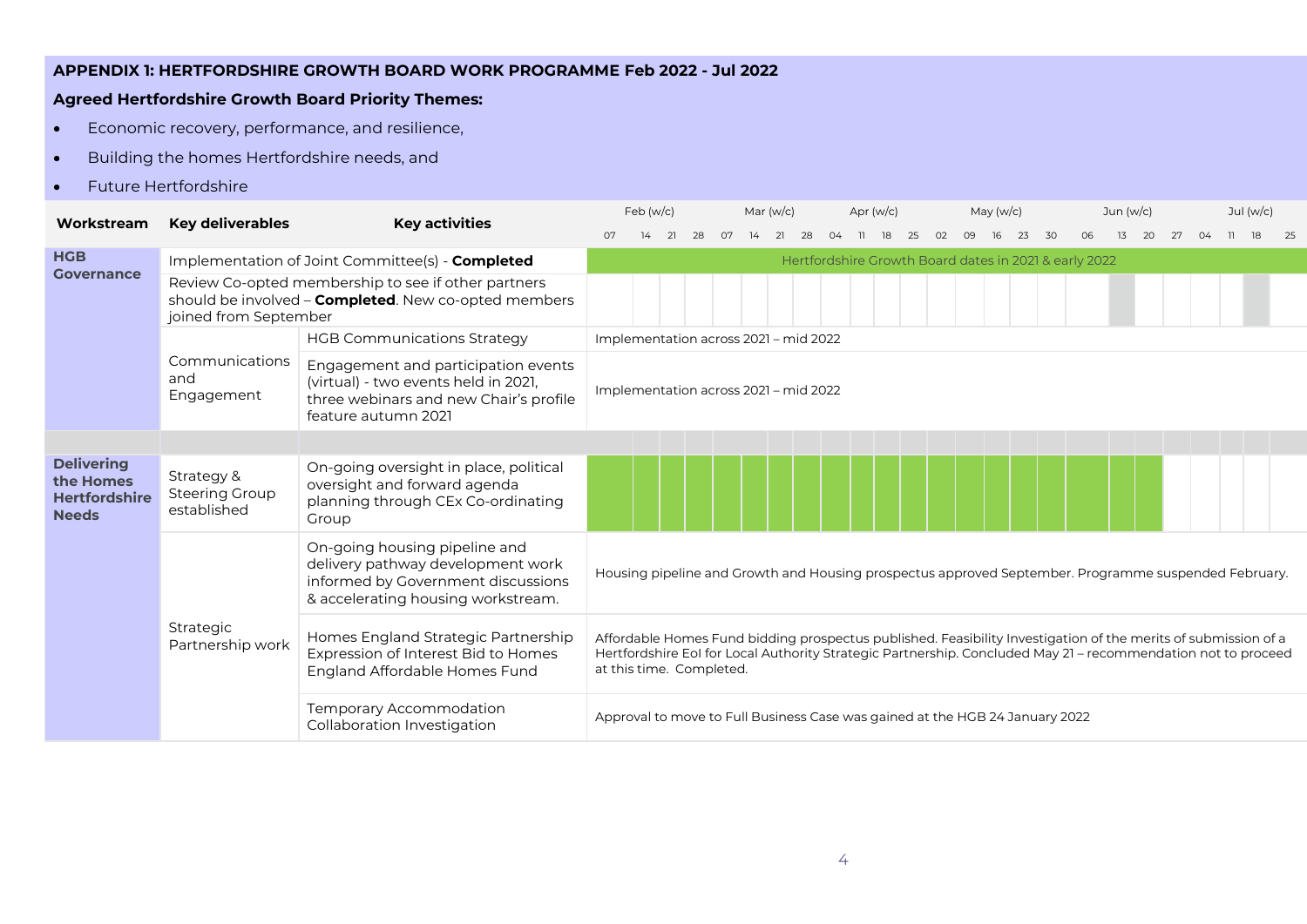|                                                                                |                                                           | OSM/MMC project actions -<br>facilitating the uptake of this option as<br>part of our pipeline of sites                                                                                                                                                                                                                 | Support for the work on Herts OSM with Herts LEP continues. Planning and Development Guide for increased<br>use of OSM in Herts commissioned, HGB June.                                           |
|--------------------------------------------------------------------------------|-----------------------------------------------------------|-------------------------------------------------------------------------------------------------------------------------------------------------------------------------------------------------------------------------------------------------------------------------------------------------------------------------|---------------------------------------------------------------------------------------------------------------------------------------------------------------------------------------------------|
|                                                                                | Preparation of                                            | On-going engagement with officials from DLUHC, BEIS & DfT. Focus now on County Deal                                                                                                                                                                                                                                     |                                                                                                                                                                                                   |
|                                                                                | Housing and<br>Growth<br>submission to                    | DLUHC Deputy Director attends and<br>briefs Growth Board regularly.                                                                                                                                                                                                                                                     | Growth and Housing prospectus prepared and submitted September<br>County Deal expression of Interest submitted 13-8-21. Programme suspended February after Levelling Up white<br>paper published. |
|                                                                                | <b>MHCLG</b>                                              | Briefing Herts MPs at the appropriate<br>times                                                                                                                                                                                                                                                                          | Briefings to Herts MPs on HGB work, County Deals and Levelling up Fund project bids as and when needed                                                                                            |
|                                                                                | Partners.<br>investors &<br>delivery bodies<br>Engagement | Establish Developer Forum with<br>agreed partner, implementation<br>Autumn (HIDB)                                                                                                                                                                                                                                       | 10th<br>8th                                                                                                                                                                                       |
|                                                                                |                                                           |                                                                                                                                                                                                                                                                                                                         | Feb (w/c)<br>Mar $(w/c)$<br>Apr $(w/c)$<br>Jul $(w/c)$<br>May $(w/c)$<br>Jun (w/c)                                                                                                                |
| Workstream                                                                     | <b>Key deliverables</b>                                   | <b>Key activities</b>                                                                                                                                                                                                                                                                                                   | 14  21  28  07  14  21  28  04  11  18  25  02  09  16  23  30<br>06<br>13 20 27 04<br>11 18 25<br>07                                                                                             |
| <b>Economic</b><br>Recovery,<br><b>Performance</b><br>and<br><b>Resilience</b> | Hertfordshire<br>Investment                               | Development of a purposeful<br>Investment Ready Strategy - to bring<br>greater investment into Herts (both<br>public and private sources).<br>Investigate options such as impact<br>and regional funds and bear down on<br>establishing the conditions locally that<br>need to be created to leverage in<br>investment. | Investment strategy completed. Programme under review                                                                                                                                             |
|                                                                                | Ready                                                     | Investment Strategy and Portfolio of<br>our investable propositions<br>(infrastructure and schemes that are<br>or can be made spade ready).                                                                                                                                                                             |                                                                                                                                                                                                   |
|                                                                                |                                                           | Investigation of potential funding<br>options/routes for strategic scale, part,<br>or non-commercial infrastructure<br>projects.                                                                                                                                                                                        | Collaborative approach to Levelling Up bids and UK Shared Prosperity Fund to be investigated                                                                                                      |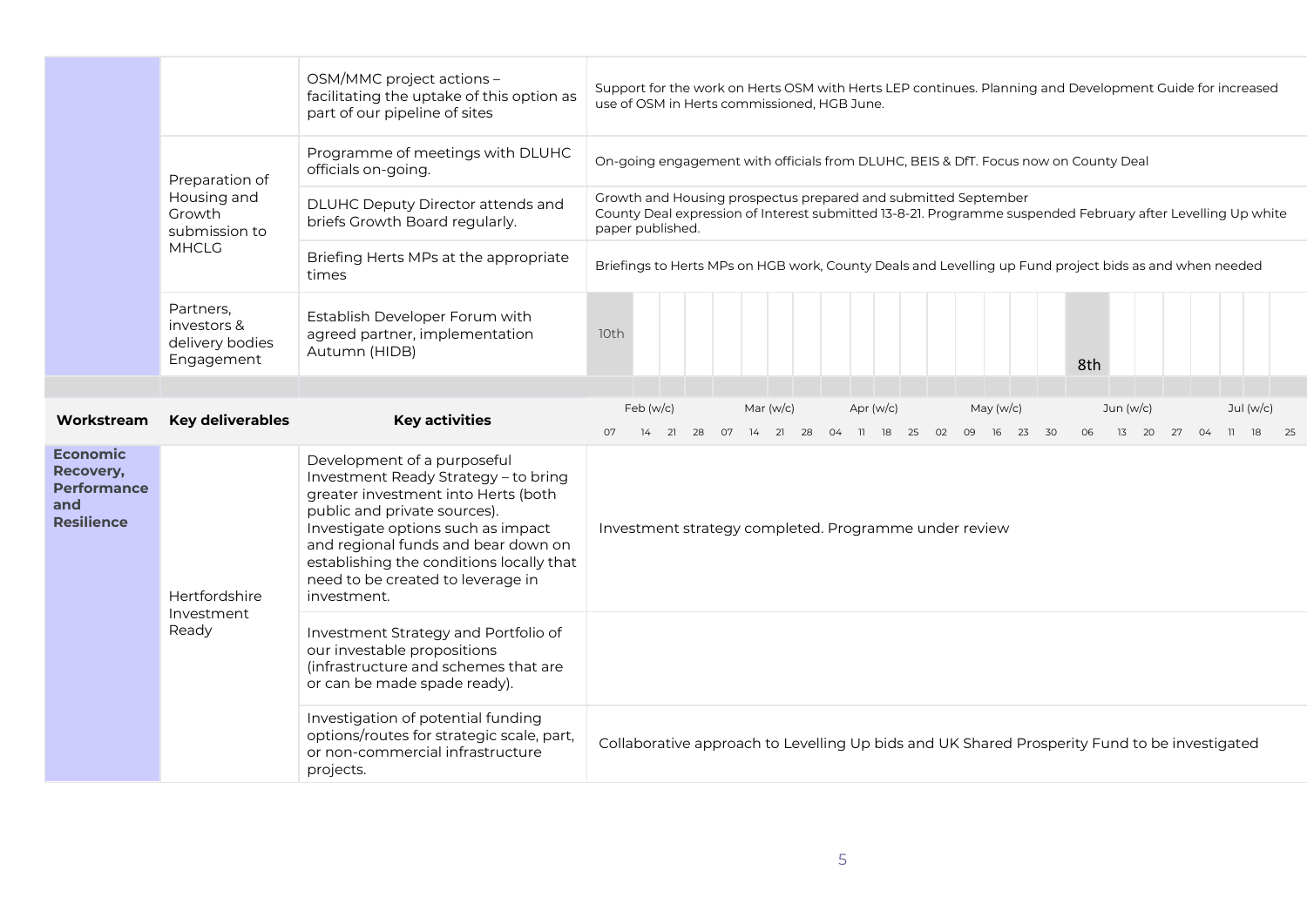|                                       | Digital<br>Workstream                                                                                                         | HCC, LEP and Growth Board lead.<br>Draft Digital Framework approved<br>January 2022                                                                                            | Early stages of Programme development. Digital Connectively Board to meet for the first time on 10<br>June 2022 and then approximately every 2 months aligned to HGB dates                                                |
|---------------------------------------|-------------------------------------------------------------------------------------------------------------------------------|--------------------------------------------------------------------------------------------------------------------------------------------------------------------------------|---------------------------------------------------------------------------------------------------------------------------------------------------------------------------------------------------------------------------|
|                                       | Virtual                                                                                                                       | Enhance the joint LEP/HGB data<br>analytics availability to support Board<br>members as well as enhancing<br>bidding and lobbying activities across<br>our priority areas.     | Not taken forward                                                                                                                                                                                                         |
|                                       | observatory                                                                                                                   | Monitoring of national funding<br>streams and bidding opportunities<br>aligned with bidding capability and<br>expertise - progress delayed, project<br>priority to be reviewed | Coordinated between the Growth Board, LEP and HGB partners.                                                                                                                                                               |
|                                       |                                                                                                                               |                                                                                                                                                                                |                                                                                                                                                                                                                           |
| Workstream                            | <b>Key deliverables</b>                                                                                                       | <b>Key activities</b>                                                                                                                                                          | Feb (w/c)<br>Mar (w/c)<br>Apr $(w/c)$<br>Jul $(w/c)$<br>May $(w/c)$<br>Jun $(w/c)$<br>14  21  28  07  14  21  28  04  11  18  25  02  09<br>23 30<br>06<br>13<br>18<br>25<br>07<br>- 16<br>20 27<br>04<br>$\overline{11}$ |
| <b>Future</b><br><b>Hertfordshire</b> | Closer working<br>with Health<br>sector, ensuring<br>wellbeing as part<br>of placemaking<br>(planning and<br>delivery stages) | Working group set up with Health<br>sector, task, and finish project to<br>enhance cross sector working and<br>impact, particularly around<br>infrastructure and place-making  | Health and Growth Group continues to meet                                                                                                                                                                                 |
|                                       | Climate, Carbon<br>and<br>Sustainability<br>work alignment<br>with HGB                                                        | Alignment with the current work<br>being overseen by Herts leaders.                                                                                                            | Ongoing, progress being reported through Hertfordshire Climate Change and Sustainability Partnership (HCCSP)                                                                                                              |
|                                       | Infrastructure<br>costs update via<br>the HIPF in 2021-<br>22                                                                 | Roll Forward of the HIFP - investigate<br>cost effective options and optimal<br>timing for this. HIPP oversight and<br>recommendations to HGB later in<br>2022                 | Under review by HIPP                                                                                                                                                                                                      |
|                                       |                                                                                                                               |                                                                                                                                                                                |                                                                                                                                                                                                                           |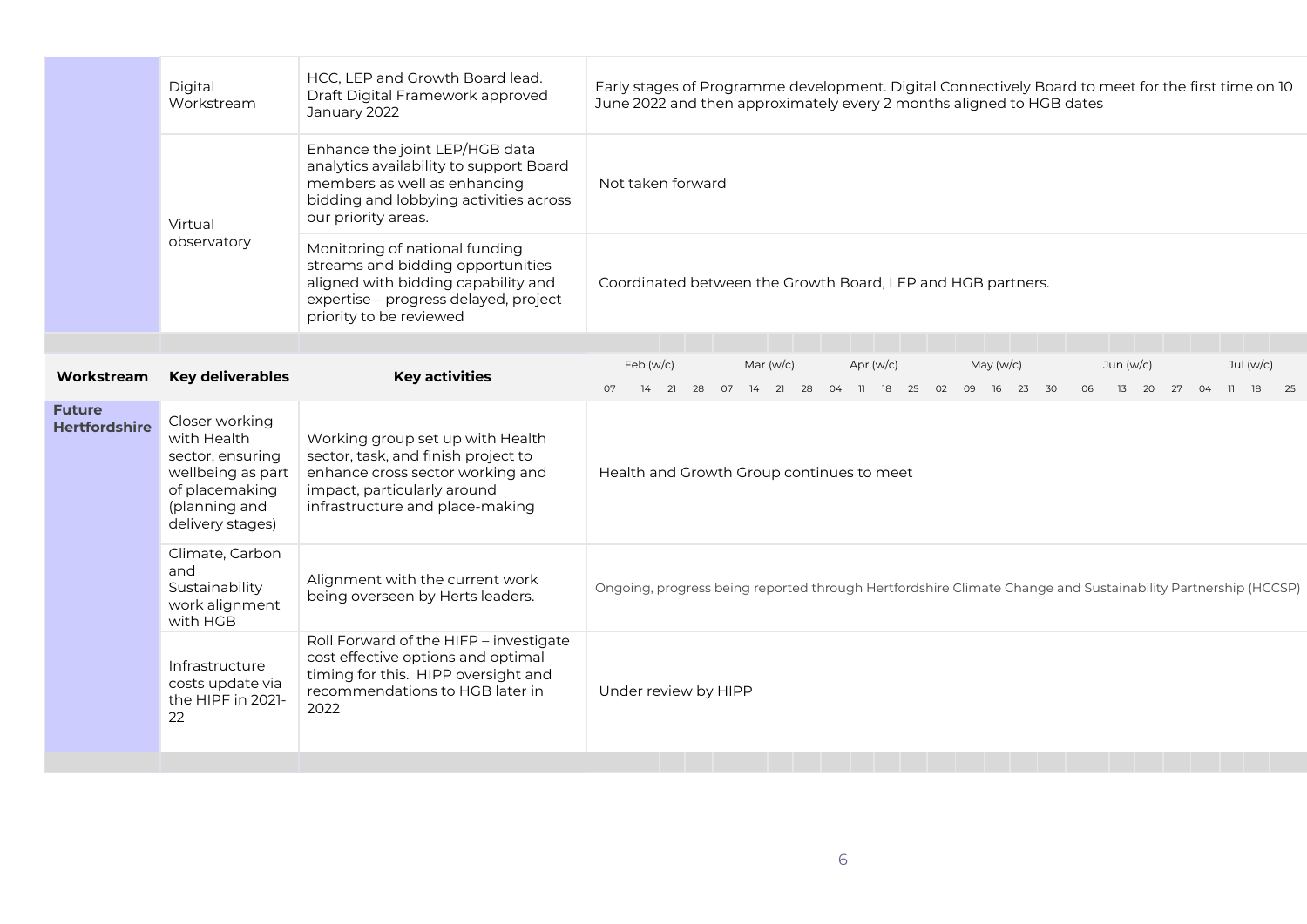| Workstream                                                                | <b>Key deliverables</b>                                                                                                                                                   |                                                                                                  | <b>Key activities</b>                                                                                                                                                                              |                                                                                                                                                                                                  | Feb (w/c)       |    |    |    | Mar $(w/c)$                                                                                                                                         |    |    |    | Apr $(w/c)$         |    |    | May $(w/c)$ |    |                   |    |    | Jun (w/c)                                                                                             |                 |    |    |    |    | Jul $(w/c)$       |    |  |
|---------------------------------------------------------------------------|---------------------------------------------------------------------------------------------------------------------------------------------------------------------------|--------------------------------------------------------------------------------------------------|----------------------------------------------------------------------------------------------------------------------------------------------------------------------------------------------------|--------------------------------------------------------------------------------------------------------------------------------------------------------------------------------------------------|-----------------|----|----|----|-----------------------------------------------------------------------------------------------------------------------------------------------------|----|----|----|---------------------|----|----|-------------|----|-------------------|----|----|-------------------------------------------------------------------------------------------------------|-----------------|----|----|----|----|-------------------|----|--|
|                                                                           |                                                                                                                                                                           |                                                                                                  |                                                                                                                                                                                                    | 07                                                                                                                                                                                               | 14              | 21 | 28 | 07 | 14                                                                                                                                                  | 21 | 28 | 04 | $\overline{11}$     | 18 | 25 | 02          | 09 | 16                | 23 | 30 | 06                                                                                                    | 13              | 20 | 27 | 04 | 11 | 18                | 25 |  |
| <b>Growth</b><br><b>Corridor</b><br><b>Programme</b><br><b>Boards</b>     | <b>HGB</b> overall<br>Strategy &<br><b>Steering Group</b><br>structures in<br>place.                                                                                      | HGB Senior Officer Steering Group<br>meets fortnightly                                           |                                                                                                                                                                                                    |                                                                                                                                                                                                  |                 |    |    |    |                                                                                                                                                     |    |    |    |                     |    |    |             |    |                   |    |    |                                                                                                       |                 |    |    |    |    |                   |    |  |
|                                                                           | Development of<br>two E-W<br>strategic growth<br>corridors                                                                                                                | Corridor growth opportunities and<br>priority projects overseen by corridor<br>programme boards, | See below. Progress on projects reported to HGB through project updates from the corridor programme boards.                                                                                        |                                                                                                                                                                                                  |                 |    |    |    |                                                                                                                                                     |    |    |    |                     |    |    |             |    |                   |    |    |                                                                                                       |                 |    |    |    |    |                   |    |  |
|                                                                           | <b>Outline Business</b><br>Cases                                                                                                                                          | readiness for bidding.                                                                           | Initial tranche of business cases<br>developed to a common framework<br>and to support investment<br>opportunity discussions with<br>Government and private sector.<br>Update where supports spade |                                                                                                                                                                                                  |                 |    |    |    | Information gathering and detailed OBC development work as needed across 2021 and in support of HGB<br>submissions to HM Government Funding rounds. |    |    |    |                     |    |    |             |    |                   |    |    |                                                                                                       |                 |    |    |    |    |                   |    |  |
|                                                                           |                                                                                                                                                                           |                                                                                                  |                                                                                                                                                                                                    |                                                                                                                                                                                                  |                 |    |    |    |                                                                                                                                                     |    |    |    |                     |    |    |             |    |                   |    |    |                                                                                                       |                 |    |    |    |    |                   |    |  |
| Workstream                                                                | <b>Key deliverables</b>                                                                                                                                                   | <b>Key activities</b>                                                                            |                                                                                                                                                                                                    | 07                                                                                                                                                                                               | Feb (w/c)<br>14 | 21 | 28 | 07 | Mar $(w/c)$<br>14                                                                                                                                   | 21 | 28 | 04 | Apr $(w/c)$<br>- 11 | 18 | 25 | 02          | 09 | May $(w/c)$<br>16 | 23 | 30 | 06                                                                                                    | Jun (w/c)<br>13 | 20 | 27 | 04 | 11 | Jul $(w/c)$<br>18 | 25 |  |
| <b>Southern</b><br><b>Corridor</b><br><b>Board and</b><br><b>Delivery</b> | Southern<br>Corridor<br>Programme<br>Board                                                                                                                                | Board oversight                                                                                  | Southern Corridor<br>Programme Board<br>dates                                                                                                                                                      |                                                                                                                                                                                                  |                 |    |    |    |                                                                                                                                                     |    |    |    |                     |    |    |             |    |                   |    |    |                                                                                                       |                 |    |    |    |    |                   |    |  |
| <b>Programmes</b>                                                         |                                                                                                                                                                           |                                                                                                  | · Housing<br>Pipeline monitoring                                                                                                                                                                   |                                                                                                                                                                                                  |                 |    |    |    |                                                                                                                                                     |    |    |    |                     |    |    |             |    |                   |    |    | Housing pipeline validation and dialogue with the Department of Levelling Up, Housing and Communities |                 |    |    |    |    |                   |    |  |
|                                                                           | Southern<br><b>Corridor Delivery</b><br>Programmes                                                                                                                        | Accelerating<br>Housing                                                                          | · Deploying<br>freedoms and<br>flexibilities from<br>Govt to accelerate<br>housing delivery                                                                                                        | (DLUHC) now suspended as an HGB work programme. Individual engagement discussions taking place with<br>Homes England where councils have deliverable schemes and cam demonstrate market failure. |                 |    |    |    |                                                                                                                                                     |    |    |    |                     |    |    |             |    |                   |    |    |                                                                                                       |                 |    |    |    |    |                   |    |  |
|                                                                           | · Screen<br>Creative & Screen<br>Industries new<br><b>Industry Sector</b><br>Progress being reported through project updates<br>space research<br>Support<br>commissioned |                                                                                                  |                                                                                                                                                                                                    |                                                                                                                                                                                                  |                 |    |    |    |                                                                                                                                                     |    |    |    |                     |    |    |             |    |                   |    |    |                                                                                                       |                 |    |    |    |    |                   |    |  |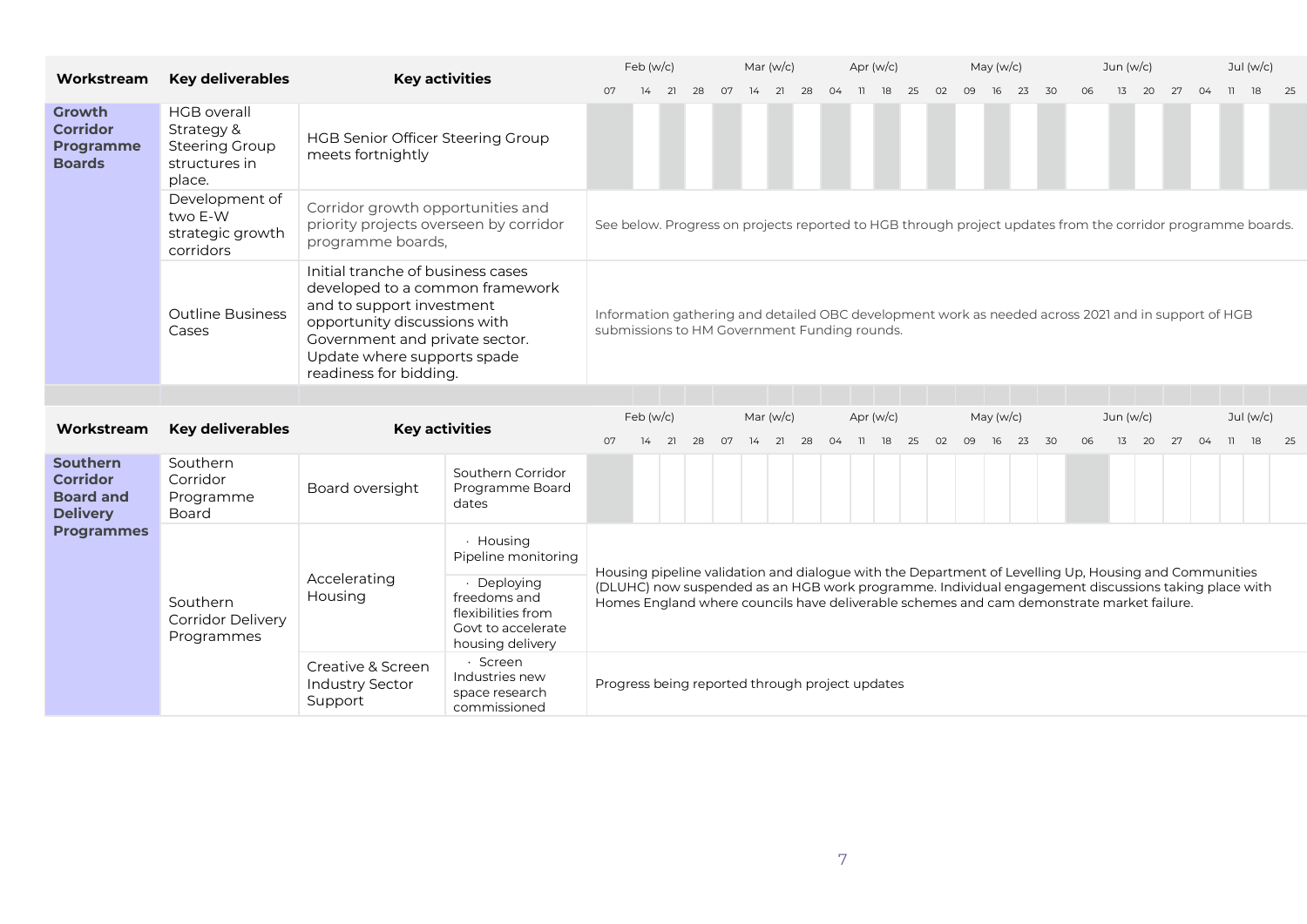|                               | · Film & TV<br>Production<br><b>Business Support</b><br>and Creative &<br>Screen Industries<br>Skills Development<br>Programme<br>reviewed through<br>LEP sector action<br>plan                                                                                                                                                    |                                                 |
|-------------------------------|------------------------------------------------------------------------------------------------------------------------------------------------------------------------------------------------------------------------------------------------------------------------------------------------------------------------------------|-------------------------------------------------|
| Harlow Gilston<br>Garden Town | · Integrated<br>Transport Hubs &<br>Sustainable<br>Mobility<br>Behavioural<br>Change<br>· Local<br>Employment Space<br>& Digital<br>Implementation<br>· Supporting<br>Infrastructure<br>Projects                                                                                                                                   | Progress being reported through project updates |
| Hemel Garden<br>Communities   | · Viability and<br>Delivery Strategy<br>· Stewardship<br>Framework &<br>Approach<br>· HGC Strategic<br>Masterplan<br>Guidance &<br>Transformational<br>Plan<br>$·$ HGC<br>Infrastructure<br>Delivery Plan<br>· Social Housing<br>Delivery<br>· Sustainable<br>Energy<br>Infrastructure<br>Projects - Evidence<br><b>Base Study</b> | Progress being reported through project updates |
|                               | $·$ MRT<br><b>Promotional Video</b>                                                                                                                                                                                                                                                                                                | Progress being reported through project updates |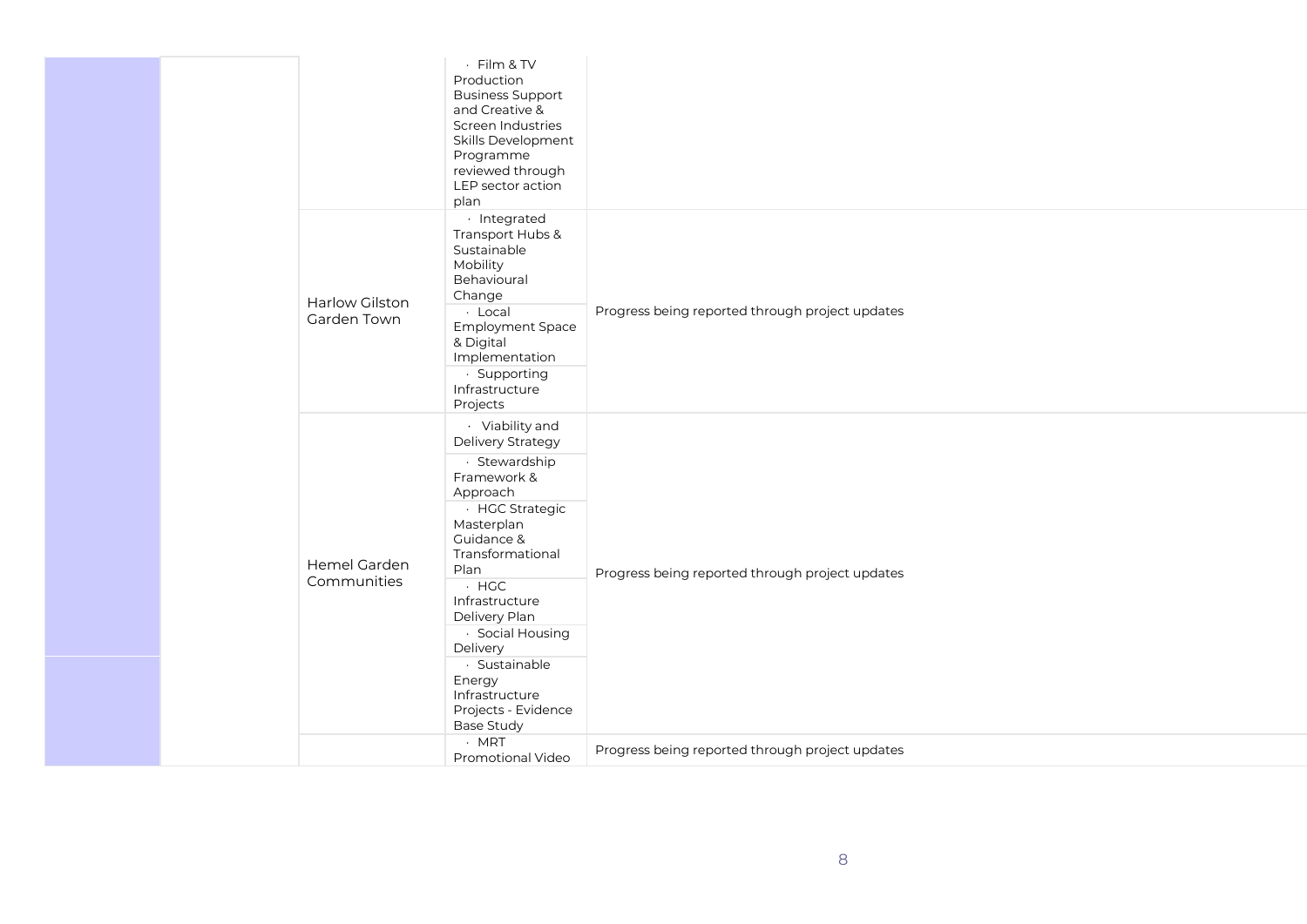| Hertfordshire and<br><b>Essex Rapid</b><br>Transit System<br>(HERT) | · Options<br>Assessment Report;<br>Appraisal<br>Specification<br>Report<br>· Strategic<br>Outline Business<br>Case<br>· Sustainable<br><b>Travel Towns</b><br>Design                                                                                                                                                                                                   |                                                 |
|---------------------------------------------------------------------|------------------------------------------------------------------------------------------------------------------------------------------------------------------------------------------------------------------------------------------------------------------------------------------------------------------------------------------------------------------------|-------------------------------------------------|
| SE Hertfordshire<br>Economy                                         | · Park Plaza<br>West - Sunset<br>Studios investment<br>confirmed<br>· New Park Lane<br>Railway Station<br>(Waltham Cross) -<br>Footbridge<br>Procurement<br>· New Business<br>Park and hi-tech<br>starter Centre:<br>Maxwells West-<br>Planning<br>permission &<br>procurement<br>· Waltham Cross<br>Town Centre<br>Regeneration -<br>Public realm design<br>- Phase 1 | Progress being reported through project updates |
| <b>Watford Junction</b><br>Quarter                                  | $\cdot$ SOBC<br>Transport<br>Interventions<br>(subject to funding)<br>· Network Rail<br>design pedestrian<br>link/entire station<br>development<br>· Development<br>Agreement<br>· Design &<br>Planning                                                                                                                                                                | Progress being reported through project updates |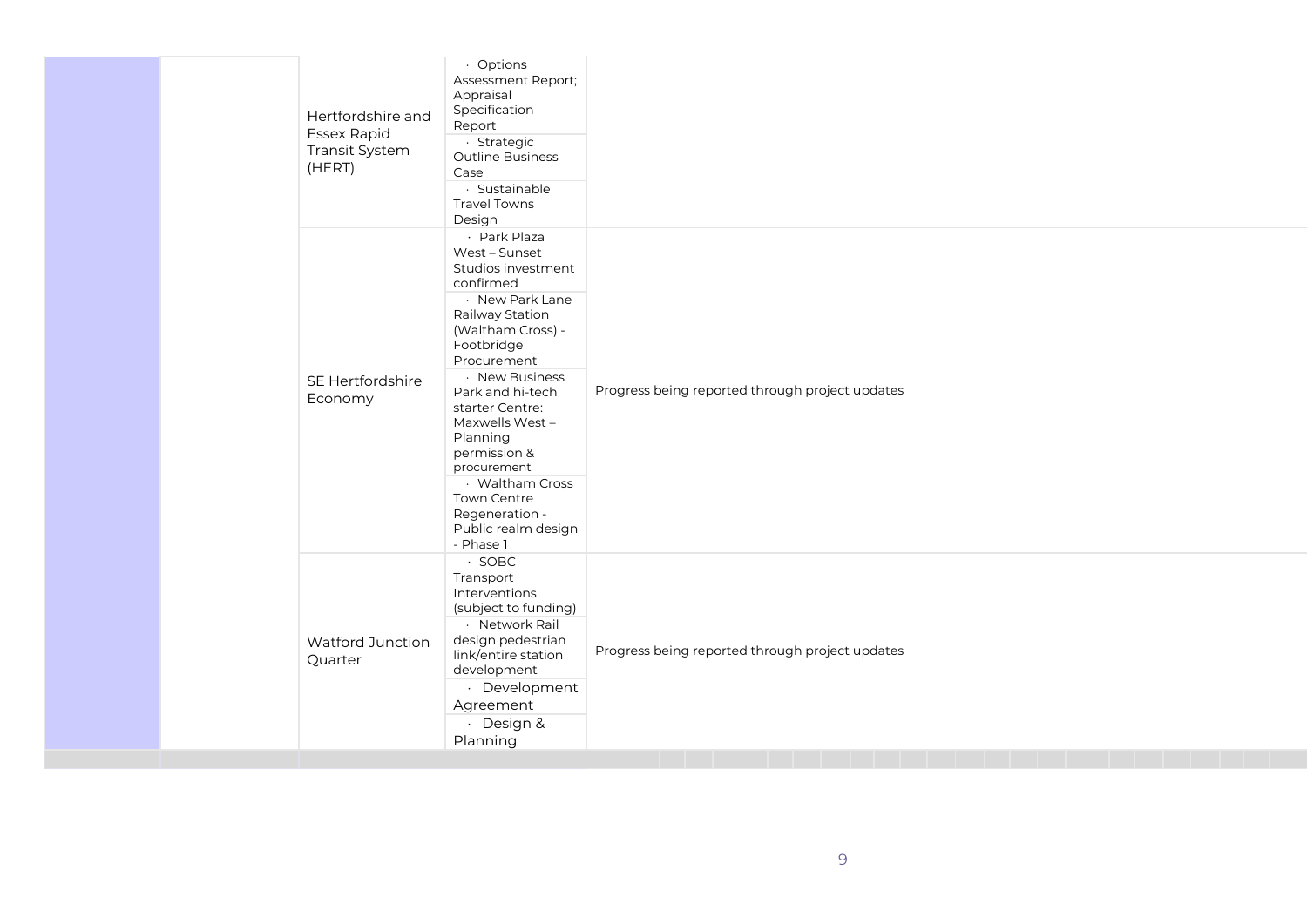| Workstream                                                                                             | <b>Key deliverables</b>                                                                                                                              |                                                                      | <b>Key activities</b>                                                                            |                                                 | Feb (w/c) | Mar (w/c) |  |                                                 |  |  |  | Apr $(w/c)$ |  |  | May $(w/c)$ |  | Jun (w/c)                                          |  |          |    |    |  | Jul (w/c) |                   |  |  |  |
|--------------------------------------------------------------------------------------------------------|------------------------------------------------------------------------------------------------------------------------------------------------------|----------------------------------------------------------------------|--------------------------------------------------------------------------------------------------|-------------------------------------------------|-----------|-----------|--|-------------------------------------------------|--|--|--|-------------|--|--|-------------|--|----------------------------------------------------|--|----------|----|----|--|-----------|-------------------|--|--|--|
|                                                                                                        |                                                                                                                                                      |                                                                      |                                                                                                  | 07                                              |           |           |  |                                                 |  |  |  |             |  |  |             |  | 14  21  28  07  14  21  28  04  11  18  25  02  09 |  | 16 23 30 | 06 | 13 |  |           | 20 27 04 11 18 25 |  |  |  |
| <b>Northern</b><br><b>Corridor</b><br><b>Board and</b><br><b>Delivery</b>                              | Northern<br>Corridor<br>Programme<br>Board                                                                                                           | Board oversight                                                      | Northern<br>Corridor<br>Programme<br>Board dates                                                 |                                                 |           |           |  |                                                 |  |  |  |             |  |  |             |  |                                                    |  |          |    |    |  |           |                   |  |  |  |
| <b>Programmes</b>                                                                                      |                                                                                                                                                      | Community                                                            | · CWB Pilot 1<br>Stevenage & 2<br>North Herts                                                    |                                                 |           |           |  |                                                 |  |  |  |             |  |  |             |  |                                                    |  |          |    |    |  |           |                   |  |  |  |
|                                                                                                        |                                                                                                                                                      | Wealth Building                                                      | · County-wide<br>working group<br>established                                                    | Progress being reported through project updates |           |           |  |                                                 |  |  |  |             |  |  |             |  |                                                    |  |          |    |    |  |           |                   |  |  |  |
|                                                                                                        |                                                                                                                                                      | New Settlements<br>Group                                             | · Scope review to<br>be undertaken                                                               | Progress being reported through project updates |           |           |  |                                                 |  |  |  |             |  |  |             |  |                                                    |  |          |    |    |  |           |                   |  |  |  |
|                                                                                                        | · Formal<br>steering group with<br>monthly meeting<br><b>Town Centres</b><br>Progress being reported through project updates<br>$\cdot$ Health check |                                                                      |                                                                                                  |                                                 |           |           |  |                                                 |  |  |  |             |  |  |             |  |                                                    |  |          |    |    |  |           |                   |  |  |  |
|                                                                                                        | Northern<br><b>Corridor Delivery</b><br>Programmes                                                                                                   | Science and<br>Technology (Cell<br>and Gene Focus)<br>Sector Support | questionnaire<br>· Framework/<br>Master planning/<br>visioning study for<br>Gunnels Wood<br>Road | Progress being reported through project updates |           |           |  |                                                 |  |  |  |             |  |  |             |  |                                                    |  |          |    |    |  |           |                   |  |  |  |
|                                                                                                        |                                                                                                                                                      |                                                                      | · Finalised Water<br>Action Plan<br>· Biodiversity<br>Action Plan and                            |                                                 |           |           |  |                                                 |  |  |  |             |  |  |             |  |                                                    |  |          |    |    |  |           |                   |  |  |  |
| baselines<br>Climate, carbon<br>established<br>and Sustainability<br>· Carbon Action<br>Plan finalised |                                                                                                                                                      |                                                                      |                                                                                                  |                                                 |           |           |  | Progress being reported through project updates |  |  |  |             |  |  |             |  |                                                    |  |          |    |    |  |           |                   |  |  |  |
|                                                                                                        |                                                                                                                                                      |                                                                      | · Transport<br>Action Plan<br>finalised                                                          |                                                 |           |           |  |                                                 |  |  |  |             |  |  |             |  |                                                    |  |          |    |    |  |           |                   |  |  |  |